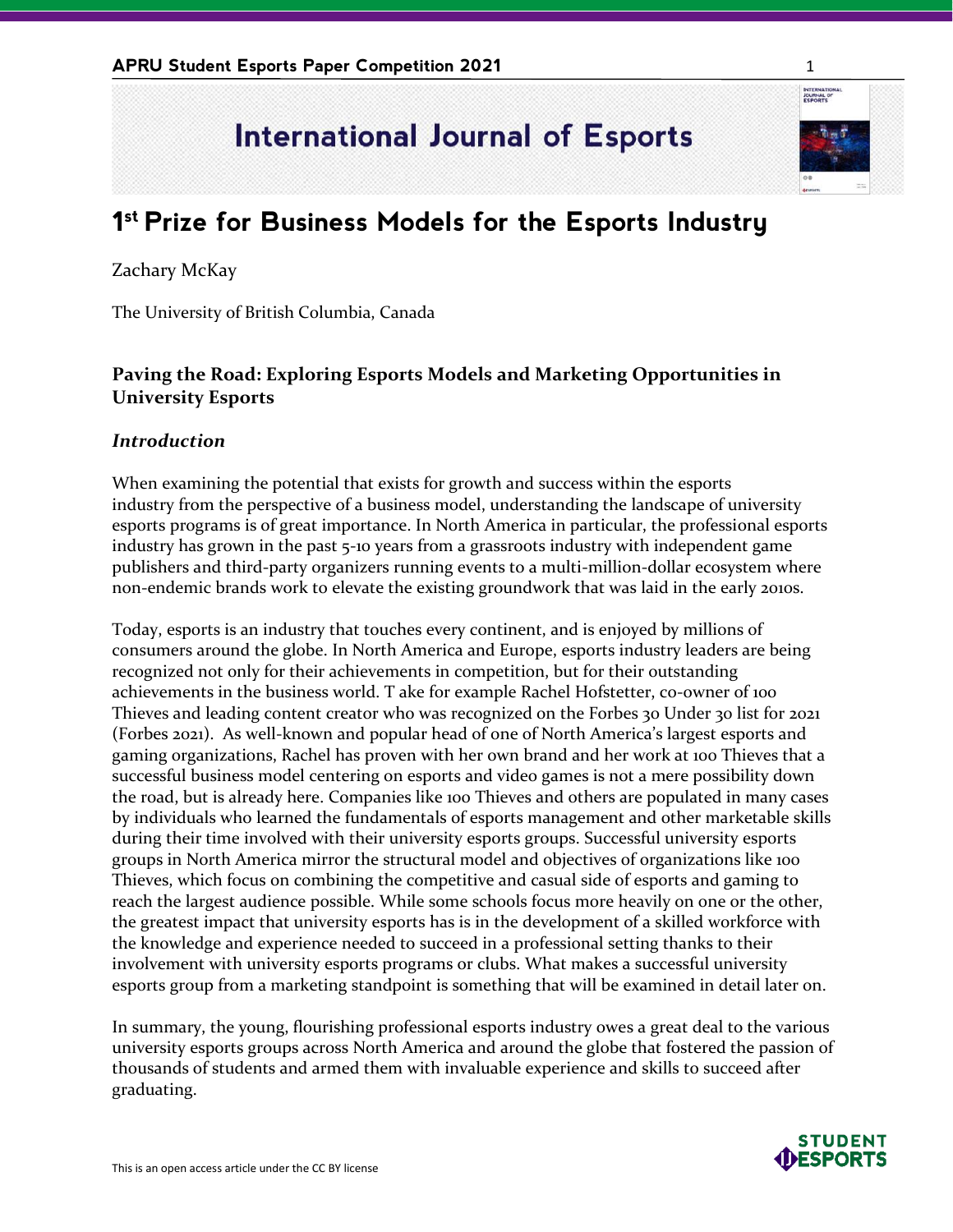#### *Review of University Esports Models*

Across North America, there are several cases of how university esports groups have been a direct pathway into the professional esports scene. In 2021, the League Championship Series or LCS welcomed a new player to the starting roster of one of the 10 franchised organizations (T orres, 2021). Aiden Tidwell, whose in-game name is Niles, was the new top laner for Golden Guardians, a team whose ownership group is the NBA ' s Golden State Warriors. This new player was of particular interest because he came directly from competing in the university esports league for League of Legends, a first. Prior to joining the Golden Guardians, Niles competed as part of the team at Maryville University, where he won the University League of Legends Championship in 2019 (Torres, 2021). Maryville University focuses heavily on investing in their esports program' s competitive teams, with a well-established scholarship model for students to benefit from while competing in games representing the school (Maryville, 2021). This investment benefits not only individuals like Niles, who stands to gain a pathway into the highest competitive environment for League of Legends thanks to his experience, but also Maryville University itself, who sets up one of its students for success after university, and attracts other potential students to their institution.

Another case for consideration in the area of successful university esports programs is the University of British Columbia. As a student organization, the UBC Esports Association has over 10 years of history, having been founded in 2010. Without significant financial investment from the university administration, the UBC Esports Association was able to become the largest student club on campus, with over 3,500 members of their Discord server (UBC Esports, 2021). Further, several alumni of the UBC Esports Association have gone on to occupy positions at companies including Riot Games, Ubisoft, Overtime, Vancouver Titans, Team Solomid, Golden Guardians, Evil Geniuses, and Flyquest. Thanks to the experience that they gained as a part of the UBC Esports Association, many of the alumni from UBC are prepared to enter the esports industry with skill sets that are in high-demand. Despite the distinctly different financial model from Maryville University, the University of British Columbia has benefitted from a structured organization modelled after businesses. Departments of over 60 executives work each year to bring large-scale events to the local community and prepare the competitive teams across 9 different games for success.

As indicated by these two examples, the university esports scene is the driving force behind success of professional esports in North America.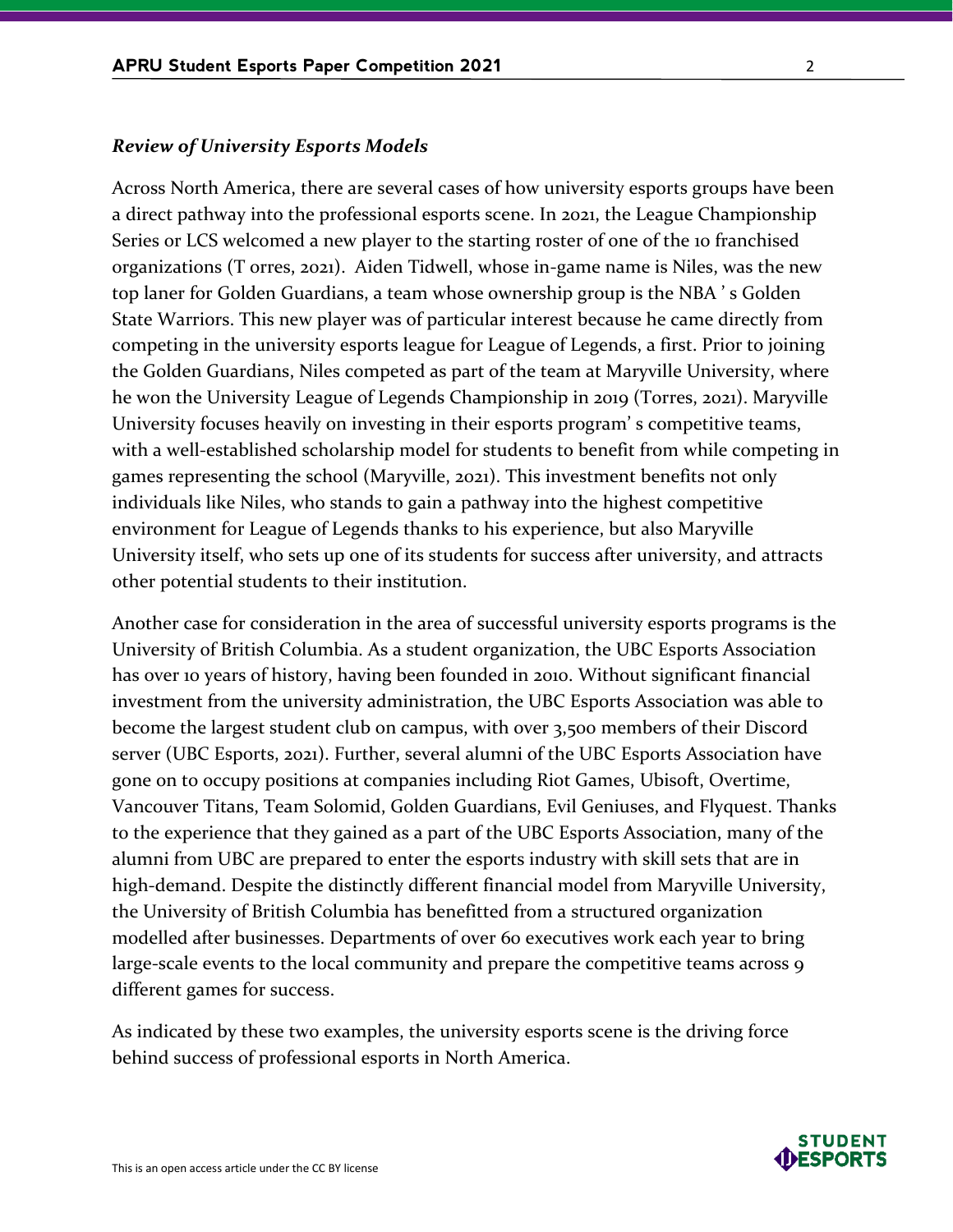#### *Identified Marketing Opportunities*

While it is not obvious at first, the area of university esports contains a great deal of untapped potential for businesses and brands that wish to reach a lucrative demographic. In today' s world, young consumers in university are difficult to reach for brands that have previously relied on advertisement methods that are in some cases decades-old. The blistering speed at which information is consumed on a daily basis on social media platforms has been a generational shift in the way that companies can reach their audiences. The attention of young adults is difficult for traditional companies to catch, without taking advantage of existing interests of that demographic.

In almost all cases, university esports groups stand to benefit from the financial support and brand-recognition that stems from partnership with companies. Attaching a brand to a university tournament can help to legitimize the operations of the group, and help gain a greater amount of notoriety about what they are doing. Working alongside businesses in creating and carrying out a partnership also provides students with hands-on experience without the risk of serious financial risk. Many of the skills that make a good employee in an esports company are first learned by putting on events or supporting competitive rosters in university. The benefit comes to brands when their products reach the eyes of students who are not only invested in the thing attached to their advertisement, but also communicate with a group of others also taking part in the activity.

#### **Conclusion**

University esports groups are each unique, and yet share the common quality of providing a pathway for individuals to enter the esports industry with a valuable skill set and years of experience. From partnerships, to competitive development, to event organization and logistics, all aspects that make up the professional esports industry can be found in university esports. Without this landscape for professional development, the professional esports organizations of today would have fewer skilled individuals to choose from when hiring. The value of university esports groups cannot be understated for students, university administration, and businesses. All parties would benefit from increased resources and investment for the university esports groups that pave the road for the next generation in professional esports every day.